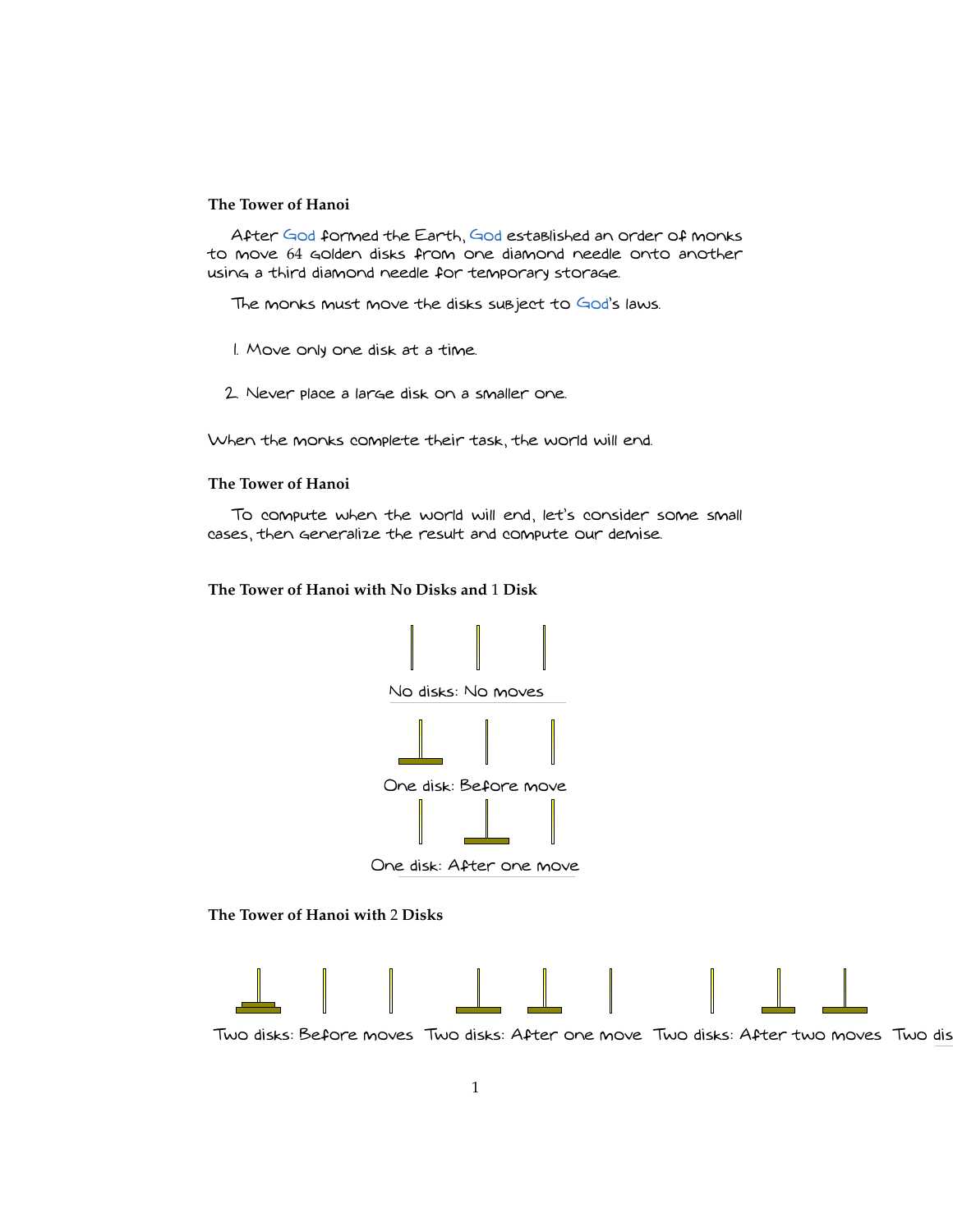**The Tower of Hanoi with** 3 **Disks**



Three disks: After seven moves

# **Tower of Hanoi: Disks Versus Moves**

Notice the pattern of disks versus moves.

| Number of Disks $n = 0$   2 3 + 5 6        |  |  |  |  |
|--------------------------------------------|--|--|--|--|
| Number of Moves $m_n = 0$   3 1   5 3   63 |  |  |  |  |

#### This is the [Mersenne](http://en.wikipedia.org/wiki/Mersenne) sequence.

To move *n* disks, move the top *n* − 1 disks, move the bottom (largest) disk, then move the top  $n-1$  disks back onto the bottom disk.

$$
m_n = m_{n-1} + 1 + m_{n-1} = 2m_{n-1} + 1
$$

The function that computes *m<sup>n</sup>* is

$$
m(n)=2^n-1
$$

### **When Will the World End?**

To move *n* disks requires

$$
m(n) = 2^n - 1 \quad \text{moves}
$$

To move 64 disks requires

$$
m(64) = 2^{64} - 1
$$
 moves

How long is this? Let's assume monks can move 1 disk every second.